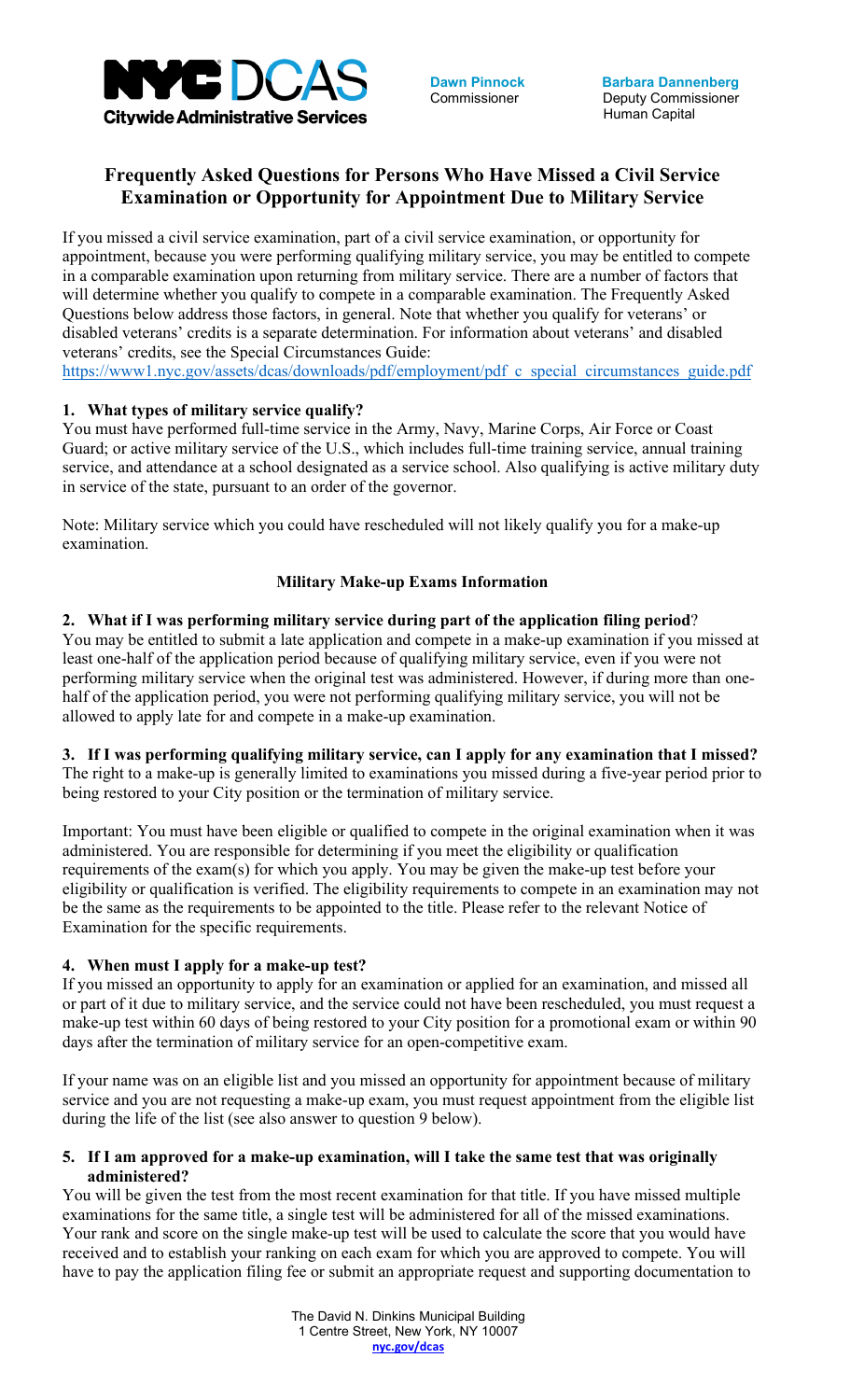

**Dawn Pinnock Commissioner** 

have your application fee waived, for each of the missed examinations in which you wish (and have been approved) to compete.

To learn more about our fee waiver program, please review the Fee Waiver FAQ on the Online Application System (OASys) at the following link: <https://a856-exams.nyc.gov/OASysWeb/Home/FAQ>

# **6. How will I be notified if my request was granted or denied?**

After you have made a request for a make-up examination, you will be notified whether your request is granted or denied. This notification will be sent by email. If your request is granted, you will receive an Admission Notice containing the address, date, and time of the test. This second notification will also be sent by email.

# **7. When can I expect the make-up test to be administered?**

You can expect to be tested three months after your request is granted for promotion examinations. For open competitive examinations, the test date may be sooner.

# **Special Military Lists**

# **8. What happens if I pass the make-up examination?**

If you performed qualifying military service in the Armed Forces of the United States, you were honorably discharged, and you achieved a passing score, and if based on your score you would have been considered for appointment after you entered on military service and before you were officially notified of your score, you will be added to a special military list. The special military list will remain in existence for a period of no more than two years from the date you were added to the special military list. If an agency intends to make appointments to the title, you will be considered before candidates on the original list or other subsequent promotion, open competitive, or preferred lists. If your name would not have been reached for consideration during the time that you were on military service and prior to when you were officially notified of your score, you will be added to the regular eligible list if the list is still in existence.

If you performed State military service, you will also be added to the regular eligible list, but not a special military list, if it is still in existence.

If you are appointed or promoted from a special military list, you will be entitled to retroactive seniority. This seniority is counted as experience credit necessary to meet the eligibility requirements to compete in promotion examinations. However, this seniority will not count as actual time in the lower title that the Notice of Examination states is required in order to be promoted to the higher title.

## **9. What if missed an opportunity for promotion or appointment while on military service and do not need to take a make-up exam?**

You may request to be added to a special military list following the termination of your military service and during the life of the eligible list. If your request is approved, the special military list will remain in existence for two years from the termination of military service. If an agency intends to make appointments to the title, you will be considered before candidates on the original list or other subsequent promotion or open competitive lists. If appointed from the special military list, you will be entitled to retroactive seniority.

# **10. How do I request a make-up examination?**

Requests for a make-up examination must be submitted in writing to the New York City Department of Citywide Administrative Services, Administration, Customer, and Exam Support – Test Administration Team, 1 Centre Street, Room 1448, New York, New York 10007. You may mail your request, deliver it in-person or email it to [testingaccommodations@dcas.nyc.gov,](mailto:testingaccommodations@dcas.nyc.gov) or fax it to (212) 313-3241. Requests must include your name and the last four digits of your Social Security Number, the title of the examination you are requesting to compete in, documentation confirming the type and duration of military service, and the date of separation from military service or the date of restoration to your City position. Documentation confirming the dates of service must be on letterhead signed by a superior if separation papers (e.g., a DD Form 214) are not submitted.